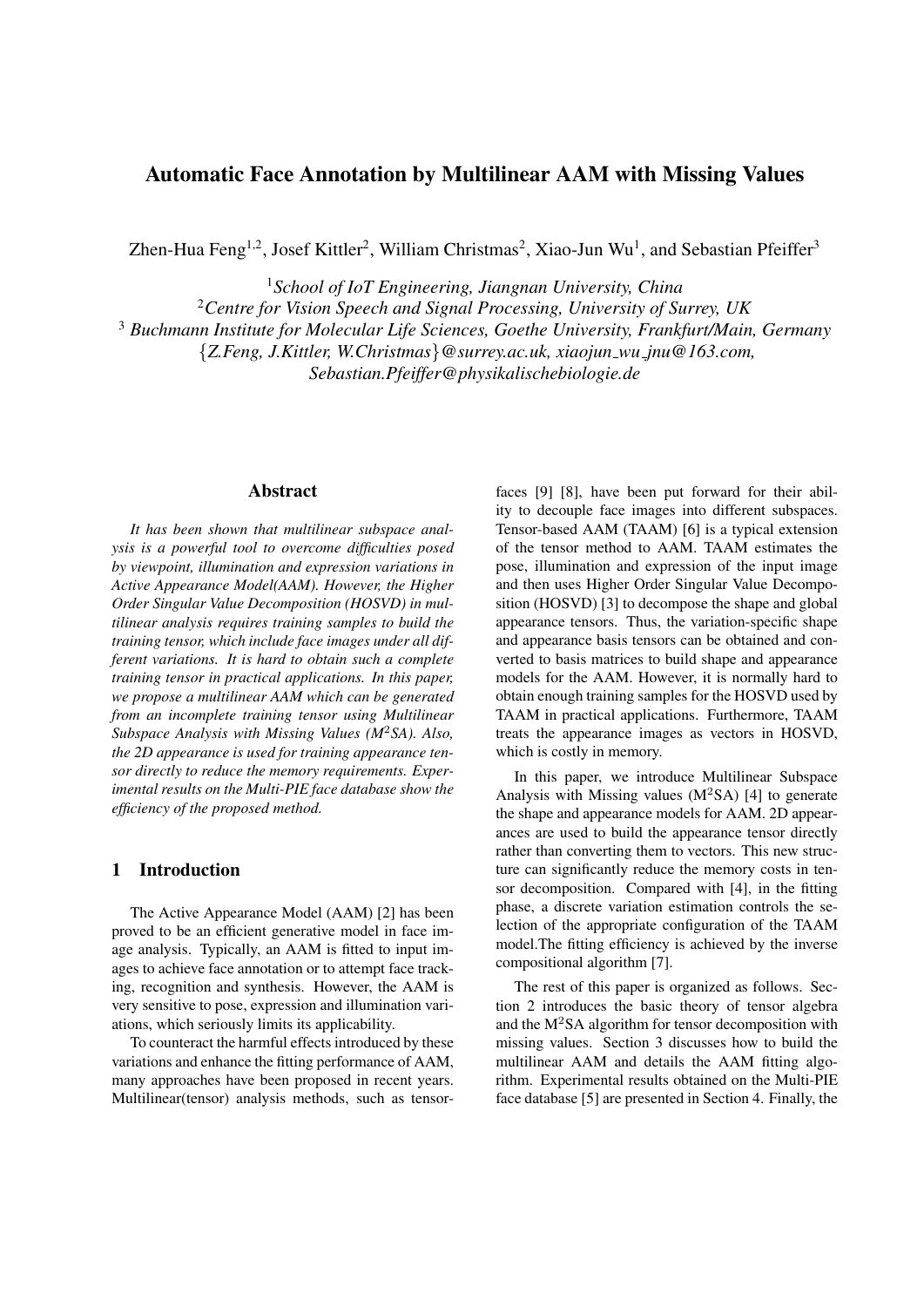conclusions are drawn in Section 5.

### 2 Multilinear subspace analysis by  $M^2SA$

In this paper, scalars, vectors, matrices and higherorder tensors are denoted by lower-case letters  $(a,b,\dots)$ , bold lower-case letters (**a**,**b**,*· · ·*), bold upper-case latter  $(A,B,\dots)$  and calligraphic upper-case letters  $(A,B,\dots)$ respectively.

### 2.1 HOSVD and Dimensionality Reduction

Given an  $N^{th}$ -order tensor  $\mathcal{D} \in \mathbb{R}^{I_1 \times I_2 \times \cdots \times I_N}$ , it can be decomposed by HOSVD as:

$$
\mathcal{D} = \mathcal{Z} \times_1 \mathbf{U}_1 \times_2 \mathbf{U}_2 \cdots \times_N \mathbf{U}_N, \quad (1)
$$

where  $\mathcal{Z} \in R^{I_1 \times I_2 \cdots I_N}$  is the core tensor, which stands for the interaction between mode matrices  $\mathbf{U}_1, \mathbf{U}_2, \cdots, \mathbf{U}_N$ , and  $'\times'_n$  is mode-n multiplication. The mode-n matrix  $U_n$  is the left singular matrix obtained by applying Singular Value Decomposition (SVD) to mode-n unfolding matrix  $D(n)$  of tensor  $D$ . The core tensor  $Z$  is computed by:

$$
\mathcal{Z} = \mathcal{D} \times_1 \mathbf{U}_1^T \times_2 \mathbf{U}_2^T \cdots \times_N \mathbf{U}_N^T.
$$
 (2)

The dimensionality reduction of tensor aims to find a lower *rank−*(*R*1*, · · · , R<sup>N</sup>* ) approximation for an input tensor. The mode-n rank of tensor *D* is defined as  $R_n = rank(\mathbf{D}_{(n)})$ , where  $\mathbf{D}_{(n)}$  is the mode-n unfolding matrix of *D*. A pseudo code is given in Algorithm 1.

Algorithm 1 N-Mode Dimensionality Reduction

**1.** Set the lower rank  $R_n < I_n$  for  $n = 1, 2, \dots, N$ ; apply HOSVD to  $D$ ; truncate each mode matrix  $U_n$  to  $R_n$  columns and obtain the initial mode matrices  $U_1^0$ ,  $\mathbf{U}_2^0, \cdots$   $\mathbf{U}_N^0;$ **2.** Iterate for  $k = 1, 2, \cdots$ : 2.1 Set  $\tilde{\mathcal{U}}_n^k =$  $\mathcal{D} \times_1 \left(\mathbf{U}_n^k\right)^T \cdots \times_{n-1} \left(\mathbf{U}_{n-1}^k\right)^T \times_{n+1} \left(\mathbf{U}_{n+1}^{k-1}\right)^T \cdots \times_N$  $(\mathbf{U}_N^{k-1})^T$ ; 2.2 Obtain  $\tilde{\mathbf{U}}_n^k$  by unfolding  $\tilde{\mathcal{U}}_n^k$  along the *n* − *th* mode; 2.3 Orthonormalise the columns of  $\tilde{\mathbf{U}}_n^k$ and truncate it to  $R_n$  columns to obtain  $\mathbf{U}_n^k$ ; Until  $\|\mathbf{U}_n^k\|$  $\int^T \cdot U_n^{k-1} \Big|^2 \;\; > \;\; (1 \; - \; \varepsilon) R_n \;\; , \;\; {\rm for} \;\; n \;\; = \;\;$ 

 $1, 2, \ldots, N$ , **3. Compute** core tensor by  $\hat{Z} = \tilde{U}_N \times_N \hat{U}_N^T$  and the rank-reduced approximation  $\hat{\mathcal{D}} = \hat{\mathcal{Z}} \times_1 \hat{\mathbf{U}}_1 \times_2$  $\hat{\mathbf{U}}_2 \cdots \times_N \hat{\mathbf{U}}_N$ .

However, the HOSVD can only be used when all elements in the input tensor *D* are available. In a practical application, it is very difficult to obtain this kind

of dataset, especially when the training tensor includes several variations like identity, pose, illumination and expression.

# 2.2 The  $M^2SA$  algorithm

To apply Algorithm 1 to an input tensor with missing values,  $M^2SA$  was proposed in [4]. In the  $M^2SA$  algorithm, we must first define an index tensor *I* which has the same dimensionality as the training tensor *D*. The value of the elements in  $\mathcal{I}_{i_1 i_2 \cdots i_N} = 1$  or 0 depends on whether  $\mathcal{D}_{i_1 i_2 \cdots i_N}$  is available or unavailable. M<sup>2</sup>SA is summarized in Algorithm 2. According to the experimental results in [4], this algorithm performs best when the values of  $R_n(n = 1 \cdots N)$  are about 2/3 of the original dimensionality.

Algorithm 2 M<sup>2</sup>SA Dimensionality Reduction

1. Fill the missing elements in training tensor *D* with the mean captured over all the available elements sharing the same variations to obtain the initialization of the training tensor *D*<sup>0</sup> ;

**2.** Apply Algorithm 1 to  $\mathcal{D}^0$  to get the initial rankreduced approximation  $\hat{\mathcal{D}}^0 = \hat{\mathcal{Z}}^0 \times_1 \hat{\mathbf{U}}_1^0 \times_2 \hat{\mathbf{U}}_2^0 \cdots \times_N$  $\hat{\mathbf{U}}_N^0;$ 

**3. Iterate** for  $k = 0, 1, 2, \cdots$ : 3.1 Update training tensor by  $\mathcal{D}^k = \mathcal{D}$ .  $\times \mathcal{I} + \hat{\mathcal{D}}^{k-1}$ .  $\times (\sim \mathcal{I})$ ; 3.2 Apply Algorithm 1 to  $\mathcal{D}^k$  to get the new rank-reduced approximation  $\hat{\mathcal{D}}^k = \hat{\mathcal{Z}}^k \times_1 \hat{\mathbf{U}}_1^k \times_2 \hat{\mathbf{U}}_2^k \cdots \times_N \hat{\mathbf{U}}_N^k$ ; Until  $\|(\mathcal{D}^k - \hat{\mathcal{D}}^k)\cdot \times \mathcal{I}\| < \varepsilon$  or  $k > Max\_Loop;$ 

**4. Compute** the rank-reduced approximation  $\hat{\mathcal{D}} =$  $\hat{\mathcal{Z}} \times_1 \hat{\mathbf{U}}_1 \times_2 \hat{\mathbf{U}}_2 \cdots \times_N \hat{\mathbf{U}}_N.$ 

### 3 Multilinear AAM with missing values

#### 3.1 Shape and appearance models

In classical AAM, both the shape and appearance models are trained from a set of samples across different identity, pose, illumination and expression variations by applying PCA to a set of shape and global appearance training vectors. This leads to a fitting difficulty when the face images contain several different types of variation. It is also known as the generalization problem of AAM. Multilinear analysis can decouple these variations into different subspaces and successfully manage the diversity of these variations. To make the multilinear-based AAM more convenient in real applications,  $M^2SA$  is used in this section to generate variation-specific AAM models instead of the classical HOSVD.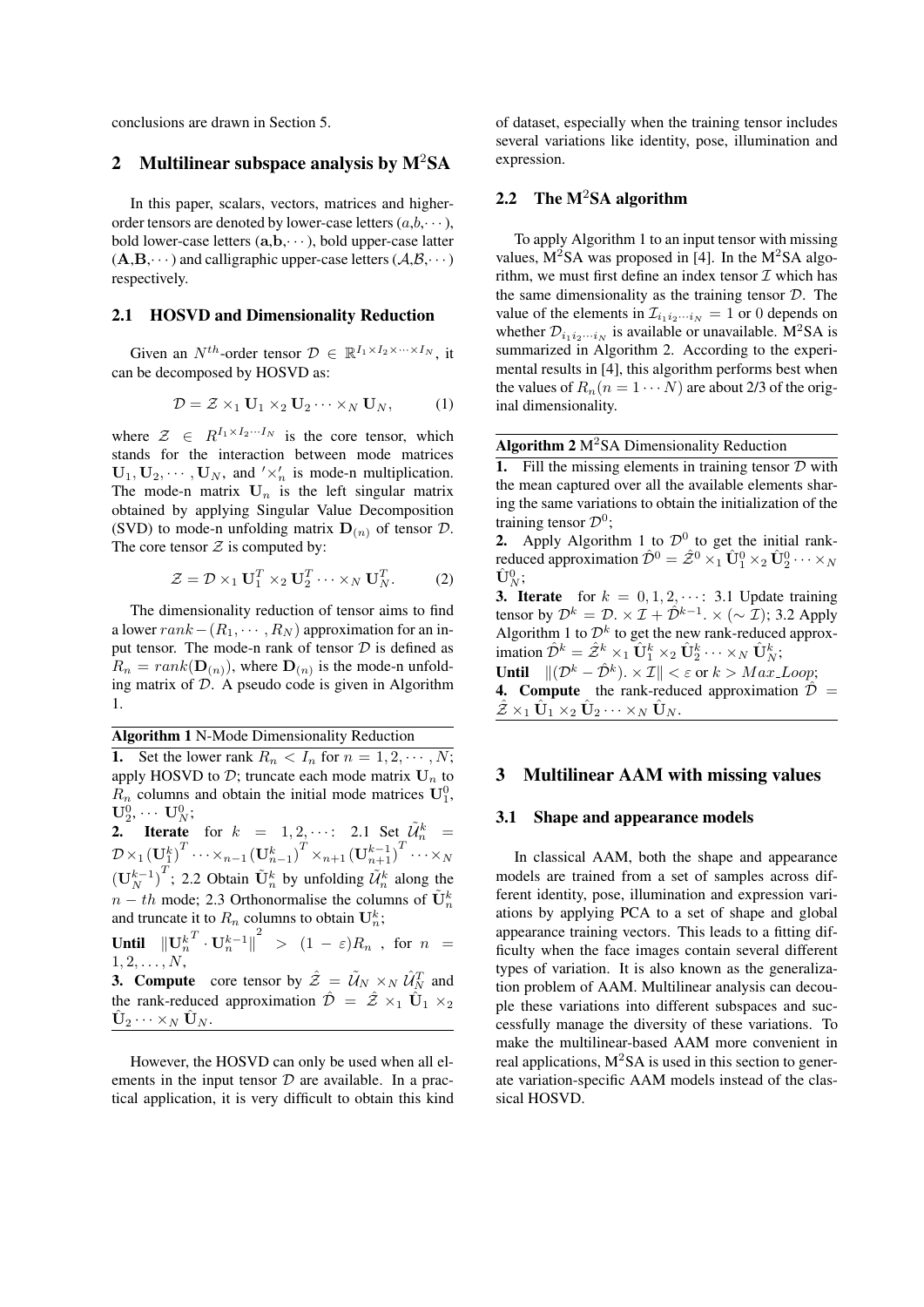For an incomplete shape training tensor *S ∈*  $\mathbf{R}^{I_{id} \times I_{pe} \times I_{ill} \times I_{exp} \times I_{cor}}$  and an incomplete appearance training tensor  $A \in \mathbb{R}^{I_{id} \times I_{pe} \times I_{ill} \times I_{exp} \times I_{px} \times I_{py}}$ , the use of  $M^2SA$  implies constructing:

$$
S = Z_S \times_1 \mathbf{V}_{id} \times_2 \mathbf{V}_{pe} \times_3
$$
  

$$
\mathbf{V}_{ill} \times_4 \mathbf{V}_{exp} \times_5 \mathbf{V}_{cor},
$$
 (3)

$$
\mathcal{A} = \mathcal{Z}_A \times_1 \mathbf{W}_{id} \times_2 \mathbf{W}_{pe} \times_3
$$
  

$$
\mathbf{W}_{ill} \times_4 \mathbf{W}_{exp} \times_5 \mathbf{W}_{px} \times_6 \mathbf{W}_{py},
$$
 (4)

where:  $\mathcal{Z}_S$  and  $\mathcal{Z}_A$  are shape and appearance core tensors;  $V_{id}$ ,  $V_{ne}$ ,  $V_{ill}$ ,  $V_{exp}$ ,  $V_{cor}$  are mode matrices of the shape tensor for identity, pose, illumination, expression and the coordinates of the landmarks in shape respectively;  $\mathbf{W}_{px}$ ,  $\mathbf{W}_{py}$  are mode matrices of the appearance tensor based on the resolution of the 2D appearance.

Because the shape is mainly influenced by pose and expression, we can build a set of basis shape tensors:

$$
\mathcal{B}_S(v_{i_{pe}}, v_{i_{exp}}) = \mathcal{Z}_S \times_2 \mathbf{v}_{i_{pe}}^T \times_4 \mathbf{v}_{i_{exp}}^T \times_5 \mathbf{V}_{cor} \quad (5)
$$

where  $i_{pe} = 1, 2 \cdots, I_{pe}$  and  $i_{exp} = 1, 2 \cdots, I_{exp}$ , **v**<sup>*T*</sup><sub>*i*<sub>exp</sub></sub> is the *i*<sub>pe</sub> *− th* row of the mode-2 matrix and **v**<sup>*T*</sup><sub>*iexp*</sub> is the  $i_{\text{exp}} - th$  row of the mode-4 matrix.

On the other hand, because the appearance is mainly influenced by pose and illumination, we can build a set of basis appearance tensors:

$$
\mathcal{B}_{A}(w_{i_{pe}}, w_{i_{ill}}) = \mathcal{Z}_{A} \times_{2} \mathbf{w}_{i_{pe}}^{T} \times_{3} \mathbf{w}_{i_{ill}}^{T} \times_{5} \mathbf{W}_{p x} \times_{6} \mathbf{W}_{p y}
$$
(6)

where  $i_{pe} = 1, 2 \cdots, I_{pe}$  and  $i_{ill} = 1, 2 \cdots, I_{ill}, \mathbf{w}_{i_{pe}}^T$ is the  $i_{pe} - th$  row of the mode-2 matrix and  $\mathbf{w}_{i_{ill}}^T$  is the  $i_{ill} - th$  row of the mode-3 matrix.

It is easy to get the shape basis matrix  $\mathbf{B}_{S}(v_{i_{pe}}, v_{i_{exp}})^{I_{cor} \times I_{id}I_{ill}}$  by unfolding  $\mathcal{B}_{S}(v_{i_{pe}}, v_{i_{exp}})$ along the 5*th* mode. Thus, we can build  $I_{pe}I_{exp}$ different shape models:

$$
\mathbf{s}(v_{i_{pe}}, v_{i_{exp}}) = \mathbf{s}_0(v_{i_{pe}}, v_{i_{exp}}) + \sum_{k=1}^p \alpha_k \mathbf{s}_k(v_{i_{pe}}, v_{i_{exp}}),
$$
\n(7)

where  $s_0(v_{i_{pe}}, v_{i_{exp}})$  is the mean shape of all the training sets under  $i_{pe} - th$  pose and  $i_{exp} - th$  expression, and  $\mathbf{s}_k(v_{i_{pe}}, v_{i_{exp}})$  is the  $k - th$  column of the shape basis matrix  $\mathbf{B}_{S}(v_{i_{pe}}, v_{i_{exp}})$ .

For the appearance basis tensor, we can get all basis appearances by fixing the first four modes  $\mathcal{B}_{A}(w_{i_{pe}},w_{i_{ill}})[i_{id},i_{pe},i_{ill},i_{exp},1\cdots I_{px},1\cdots I_{py}].$ 

Then we can convert all basis appearances to vectors and obtain the appearance basis matrix



**Figure 1. Typical fitted faces with 50**% **missing values**

 $\mathbf{B}_{A}(w_{i_{pe}}, w_{i_{ill}})^{I_{px}I_{py} \times I_{id}I_{exp}}$ . Thus, we can build  $I_{pe}I_{ill}$  different appearance models:

$$
\mathbf{a}(w_{i_{pe}}, w_{i_{ill}}) = \mathbf{a}_0(w_{i_{pe}}, w_{i_{ill}}) + \sum_{k=1}^{q} \beta_k \mathbf{a}_k(w_{i_{pe}}, w_{i_{ill}}),
$$
\n(8)

where  $\mathbf{a}_0(w_{i_{pe}}, w_{i_{ill}})$  is the mean global texture of all the training sets under the  $i_{pe} - th$  pose and the  $i_{ill} - th$ illumination, and  $\mathbf{a}_k(w_{i_{pe}}, w_{i_{ill}})$  is the  $k - th$  column of the appearance basis matrix  $\mathbf{B}_{A}(w_{i_{pe}}, w_{i_{ill}})$ .

### 3.2 Fitting algorithm

For an input image, we assume that the face region has been already detected by a face detection algorithm with a bounding box. The discrete estimation algorithm in [6] is used to estimate the pose, expression and illumination variations. The corresponding shape and appearance models are then selected to fit this input image using the inverse compositional algorithm in [7].

### 4 Experimental results

The proposed method is tested on the CMU Multi-PIE [5] face database. Because it is laborious to landmark the whole database manually, we randomly select 60 identities under 4 poses  $(01.0, 04.1, 05.1, 04.1)$ 08 1), 3 expressions (neutral, smile and scream) and 4 illuminations (00, 01, 07 and 13) as our experimental dataset. We randomly choose 30 identities as the training set and the other 30 identities as the test set. Both the training set and test set are landmarked manually for building models and providing the ground truth in